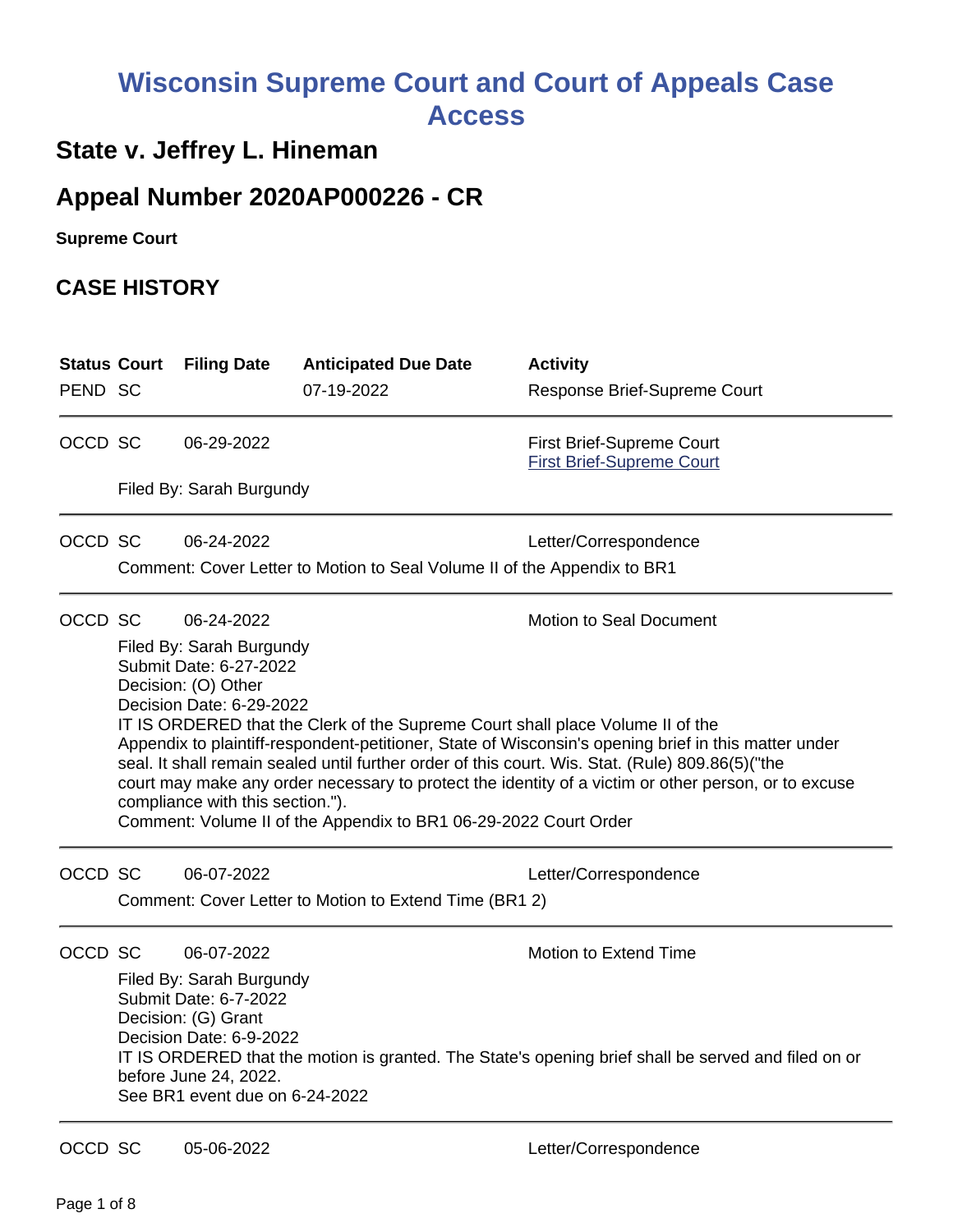|         |                 | OCCD SC 05-06-2022<br>Filed By: Sarah Burgundy<br>Submit Date: 5-6-2022<br>Decision: (G) Grant<br>Decision Date: 5-11-2022<br>IT IS ORDERED that the motion is granted. The State's opening brief shall be served and<br>filed on or before June 10, 2022.<br>See BR1 event due on 6-10-2022 | <b>Motion to Extend Time</b>                                                                       |
|---------|-----------------|----------------------------------------------------------------------------------------------------------------------------------------------------------------------------------------------------------------------------------------------------------------------------------------------|----------------------------------------------------------------------------------------------------|
| OCCD SC |                 | 04-13-2022                                                                                                                                                                                                                                                                                   | Court Changed to Supreme Court                                                                     |
| OCCD CA | 968 N.W.2d 867  | 12-27-2021                                                                                                                                                                                                                                                                                   | <b>Cites</b>                                                                                       |
| OCCD CA | 400 Wis. 2d 274 | 12-27-2021                                                                                                                                                                                                                                                                                   | <b>Cites</b>                                                                                       |
|         | OCCD CA         | 12-27-2021                                                                                                                                                                                                                                                                                   | <b>Opinion Ordered Unpublished</b>                                                                 |
| OCCD SC |                 | 12-27-2021<br><b>Comment: State filed PRE</b>                                                                                                                                                                                                                                                | Fee Waived                                                                                         |
| OCCD SC |                 | 12-27-2021<br>Comment: Certificate of Filing by Mail re PRE                                                                                                                                                                                                                                  | Certificate of Filing by Mail                                                                      |
| OCCD SC |                 | 12-23-2021                                                                                                                                                                                                                                                                                   | <b>Petition for Review</b><br><b>Response to Petition for Review</b><br><b>Petition for Review</b> |
|         |                 | Filed By: Sarah Burgundy<br>Submit Date: 1-6-2022<br>Decision: (G) Grant<br>Decision Date: 4-13-2022<br>IT IS ORDERED that the petition for review is granted.<br><b>Motion Response</b><br>Filed By: Frances Colbert<br>Submit Date: 1-6-2022                                               |                                                                                                    |
|         | OCCD CA         | 11-24-2021<br>Judge Panel: Gundrum, Neubauer, Reilly<br>Opinion: Per Curiam<br>Decision: Reversed and remanded Pages: 23<br>Order Text: Judgment and order reversed and cause remanded for further proceedings.                                                                              | Opinion/Decision                                                                                   |
| OCCD CA |                 | 05-13-2021                                                                                                                                                                                                                                                                                   | <b>Submitted on Briefs</b>                                                                         |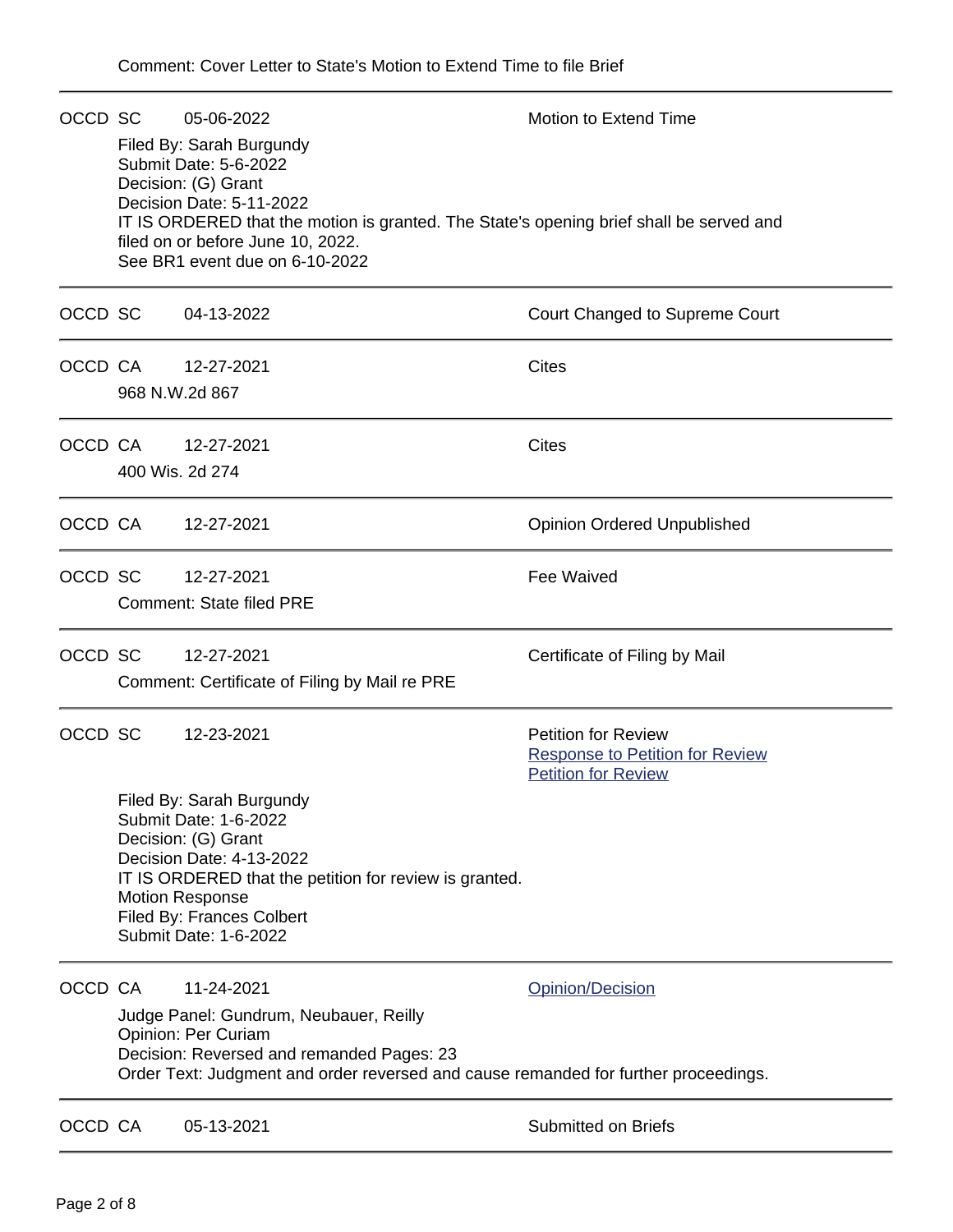OCCD CA 12-28-2020 **Rejected Electronic Document** 

Comment: The e-filed appendix is rejected for missing the appendix certification pursuant to Rule 809.19(2) and the e-filing certification found at this link:

https://www.wicourts.gov/ecourts/efileappellate/faq.htm. Please e-file a corrected appendix that contains both certifications.

OCCD CA 12-28-2020 Reply Brief

Filed By: Frances Colbert

Comment: Ack. of Reply Brief

OCCD CA 12-15-2020 Motion to Extend Time

[Reply Brief](https://acefiling.wicourts.gov/document/eFiled/2020AP000226/320012)

Filed By: Frances Colbert Submit Date: 12-15-2020 Decision: (G) Grant Decision Date: 12-15-2020 ORD the motion is granted, time extended to December 23, 2020. See BRY event due on 12-23-2020

OCCD CA 11-30-2020 Brief of Respondent(s)

[Amended Brief of Respondent](https://acefiling.wicourts.gov/document/eFiled/2020AP000226/310933)

Filed By: Sarah Burgundy

Comment: Amended Brief per 11/10/20 Court Order

OCCD CA 10-29-2020 Motion for Miscellaneous Relief

Filed By: Frances Colbert Submit Date: 10-29-2020 Decision: (G) Grant Decision Date: 11-10-2020 ORD that the appellant's motion to supplement the record is denied as unnecessary. FRO that the respondent shall file its amended response brief by no later than November 30, 2020. The appellant's reply brief will be due fifteen days after the filing of the amended response brief.

OCCD CA 10-29-2020 Motion to Correct/Supplement Record

Filed By: Frances Colbert Submit Date: 10-29-2020 Decision: (D) Deny Decision Date: 11-10-2020 ORD that the appellant's motion to supplement the record is denied as unnecessary. FRO that the respondent shall file its amended response brief by no later than November 30, 2020. The appellant's reply brief will be due fifteen days after the filing of the amended response brief. Motion Response Filed By: Frances Colbert Submit Date: 10-29-2020 Motion Response Filed By: Sarah Burgundy Submit Date: 11-6-2020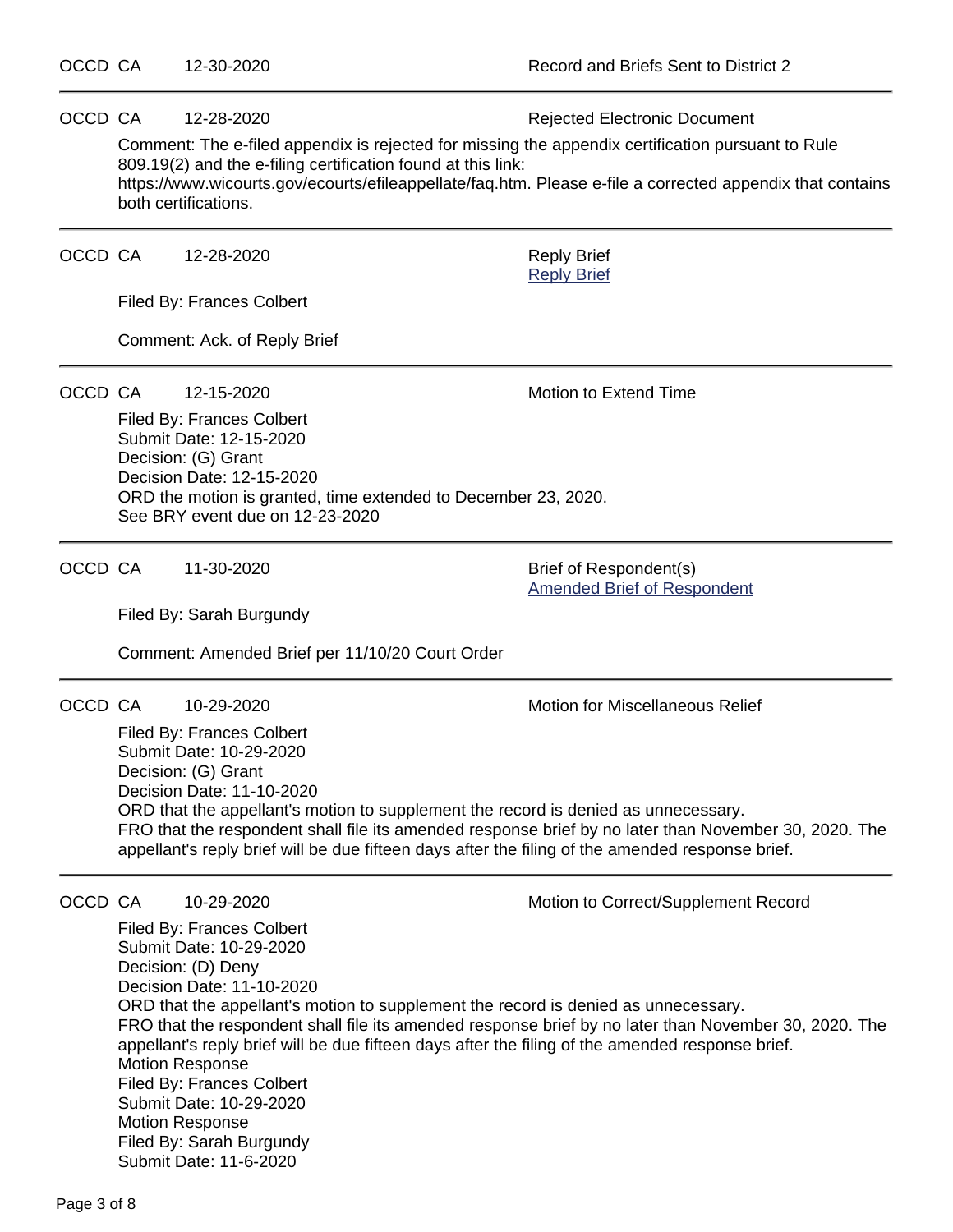## Filed By: Sarah Burgundy Comment: AMENDED BRIEF TO BE FILED PER 11/10/20 CTO OCCD CA 10-09-2020 **Briefs Received At State Law Library** OCCD CA 10-06-2020 Motion to Extend Time Filed By: Sarah Burgundy Submit Date: 10-7-2020 Decision: (G) Grant Decision Date: 10-8-2020 ORD that the time for the respondent to file its respondent's brief is extended to October 16, 2020. See WIS. STAT. RULE 809.82(2)(a). See BRS event due on 10-16-2020 OCCD CA 09-22-2020 Motion to Extend Time Filed By: Sarah Burgundy Submit Date: 9-22-2020 Decision: (G) Grant Decision Date: 9-23-2020 ORD that the time for the respondent to file its brief is extended to October 8, 2020. See WIS. STAT. RULE 809.82(2)(a). See BRS event due on 10-8-2020 OCCD CA 09-08-2020 Motion to Extend Time Filed By: Sarah Burgundy Submit Date: 9-8-2020 Decision: (G) Grant Decision Date: 9-11-2020 ORD that the time for the respondent to file its respondent's brief is extended to September 23, 2020. See WIS. STAT. RULE 809.82(2)(a) (2017-18). See BRS event due on 9-23-2020

OCCD CA 10-16-2020 Brief of Respondent(s)

OCCD CA 09-04-2020 **Attorney address updated** 

Comment: Address changed for attorney: 37859 Sarah Burgundy

OCCD CA 08-10-2020 Certificate of Filing by Mail

Comment: Regarding 8/10/20 motion to extend time

OCCD CA 08-10-2020 Motion to Extend Time

Filed By: Sarah Burgundy Submit Date: 8-10-2020 Decision: (G) Grant Decision Date: 8-12-2020 IT IS ORDERED that the time for the respondent to file its respondent's brief is extended to September 8, 2020. See WIS. STAT. RULE 809.82(2)(a). See BRS event due on 9-8-2020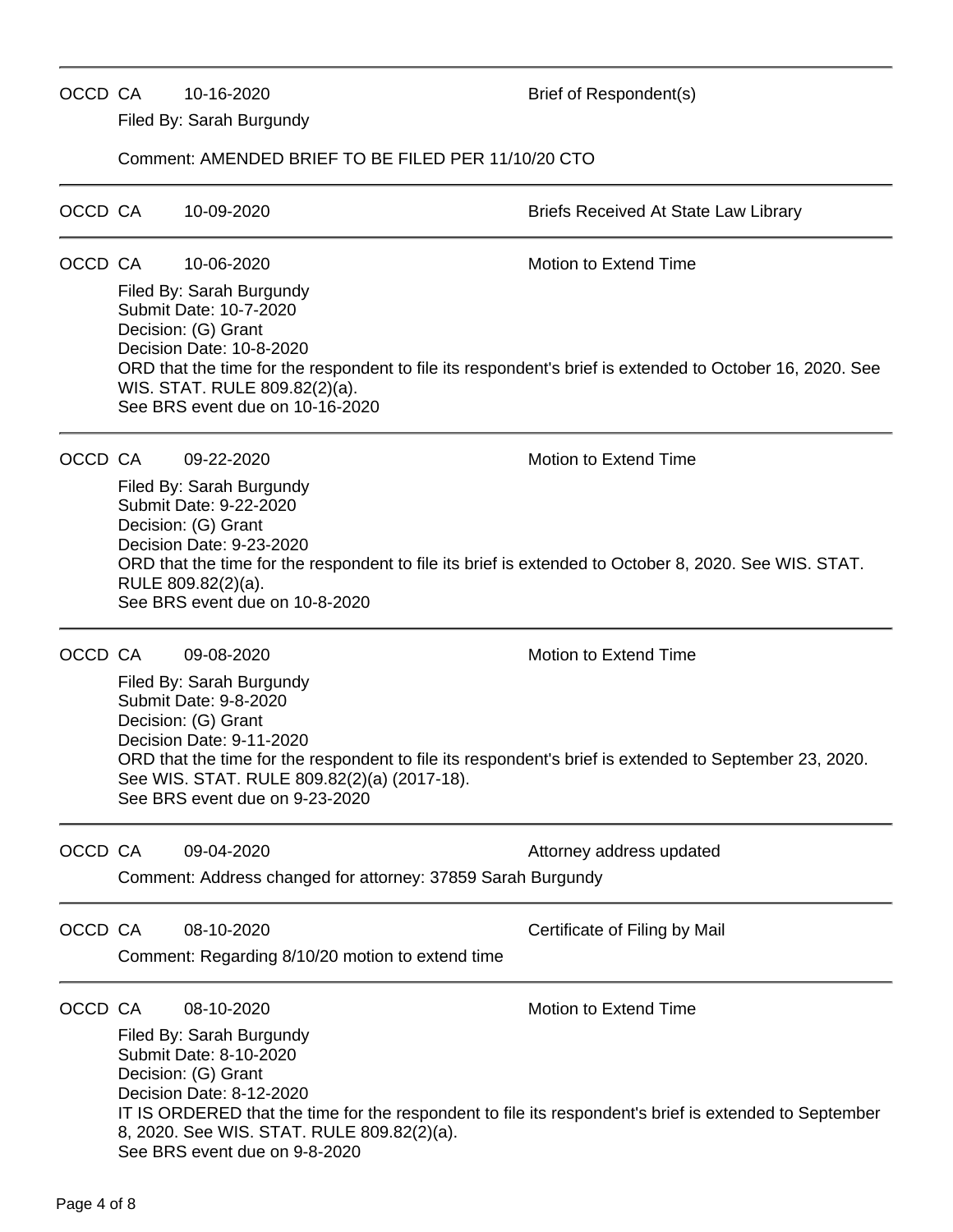| OCCD CA |                                                                                                                                                                                                                                                                                                                                                                                                                                                                                           | 07-24-2020<br>Comment: AAG Burgundy for State per Notice of Appearance                                                                                                                                                                             | Notice of Appearance                                                                                                                                                                                                                                          |  |  |  |
|---------|-------------------------------------------------------------------------------------------------------------------------------------------------------------------------------------------------------------------------------------------------------------------------------------------------------------------------------------------------------------------------------------------------------------------------------------------------------------------------------------------|----------------------------------------------------------------------------------------------------------------------------------------------------------------------------------------------------------------------------------------------------|---------------------------------------------------------------------------------------------------------------------------------------------------------------------------------------------------------------------------------------------------------------|--|--|--|
| OCCD CA |                                                                                                                                                                                                                                                                                                                                                                                                                                                                                           | 07-08-2020<br>Comment: BAP (7-3-20)                                                                                                                                                                                                                | Certificate of Filing by Mail                                                                                                                                                                                                                                 |  |  |  |
| OCCD CA |                                                                                                                                                                                                                                                                                                                                                                                                                                                                                           | 07-08-2020                                                                                                                                                                                                                                         | Brief & Appx of Appellant(s)<br><b>Brief of Appellant</b>                                                                                                                                                                                                     |  |  |  |
|         |                                                                                                                                                                                                                                                                                                                                                                                                                                                                                           | Filed By: Frances Colbert                                                                                                                                                                                                                          |                                                                                                                                                                                                                                                               |  |  |  |
| OCCD CA |                                                                                                                                                                                                                                                                                                                                                                                                                                                                                           | 07-02-2020                                                                                                                                                                                                                                         | <b>Supplement to Record</b>                                                                                                                                                                                                                                   |  |  |  |
|         |                                                                                                                                                                                                                                                                                                                                                                                                                                                                                           | Comment: 85-1 to 95-1, ELECTRONICALLY FILED                                                                                                                                                                                                        |                                                                                                                                                                                                                                                               |  |  |  |
| OCCD CA |                                                                                                                                                                                                                                                                                                                                                                                                                                                                                           | 06-18-2020                                                                                                                                                                                                                                         | <b>Other Papers</b>                                                                                                                                                                                                                                           |  |  |  |
|         |                                                                                                                                                                                                                                                                                                                                                                                                                                                                                           | Comment: Copy of letter filed by Attorney Colbert with circuit court; advising they do not have Trial<br>Exhibit #3 and the record should be supplemened with the other documents referenced in the 5/26/20<br>and 6/10/20 CTOs.                   |                                                                                                                                                                                                                                                               |  |  |  |
| OCCD CA | <b>Motion for Miscellaneous Relief</b><br>05-26-2020<br>Filed By: Samuel Christensen<br>Submit Date: 5-27-2020<br>Decision: (O) Other<br>Decision Date: 6-10-2020<br>ORD that the time for the clerk of circuit court to comply with this court's May 26, 2020 order is extended<br>to June 26, 2020.<br><b>Motion Response</b><br>Filed By: Frances Colbert<br>Submit Date: 6-5-2020<br>Comment: Request to obtain copy of police report for supplemental purposes from Attorney Colbert |                                                                                                                                                                                                                                                    |                                                                                                                                                                                                                                                               |  |  |  |
| OCCD CA |                                                                                                                                                                                                                                                                                                                                                                                                                                                                                           | 05-04-2020<br>Filed By: Frances Colbert<br>Submit Date: 5-22-2020<br>Decision: (G) Grant<br>Decision Date: 5-26-2020<br>items to the clerk of this court by supplemental return within ten days of the date of this order.<br>clerk of this court. | Motion to Correct/Supplement Record<br>ORD that the motion to supplement the record is granted. The clerk of circuit court shall transmit these<br>FRO that the appellant's brief shall be filed within ten days of receipt of the supplemental return by the |  |  |  |
| OCCD CA |                                                                                                                                                                                                                                                                                                                                                                                                                                                                                           | 03-10-2020<br>Comment: #26,#30,#40,#41,#46-49,#52,#53,#55,#58                                                                                                                                                                                      | <b>Sealed Documents</b>                                                                                                                                                                                                                                       |  |  |  |
| OCCD CA |                                                                                                                                                                                                                                                                                                                                                                                                                                                                                           | 03-10-2020<br>Comment: 1-2 to 84-1 ELECTRONICALLY FILED                                                                                                                                                                                            | Record                                                                                                                                                                                                                                                        |  |  |  |
| OCCD CA |                                                                                                                                                                                                                                                                                                                                                                                                                                                                                           | 02-18-2020                                                                                                                                                                                                                                         | <b>Other Papers</b>                                                                                                                                                                                                                                           |  |  |  |

Page 5 of 8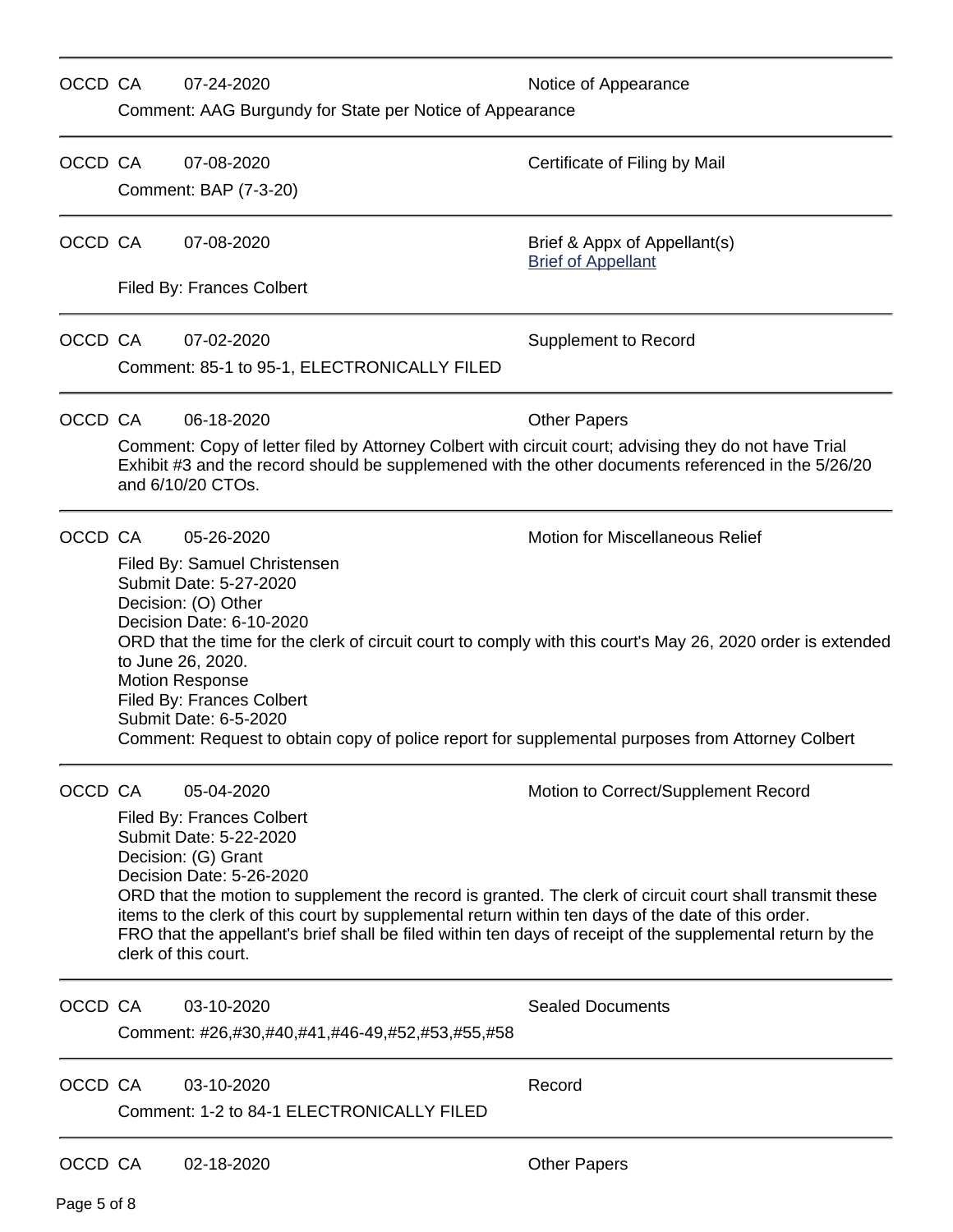| OCCD CA |                                                                                                                                                                                 | 02-18-2020<br>Comment: CRS: 8/19/16, 9/9/16, 9/30/16, 10/31/16, 12/16/16, 5/9/17 - 5/11/17, 7/21/17, 7/28/17,<br>7/22/19, 10/14/19 transcripts served; RPR Darlene Shue | <b>Other Papers</b>                                                                                                                                 |
|---------|---------------------------------------------------------------------------------------------------------------------------------------------------------------------------------|-------------------------------------------------------------------------------------------------------------------------------------------------------------------------|-----------------------------------------------------------------------------------------------------------------------------------------------------|
| OCCD CA |                                                                                                                                                                                 | 02-05-2020                                                                                                                                                              | Notif. Sent-Filing of NAP & Ct. Record                                                                                                              |
| OCCD CA |                                                                                                                                                                                 | 02-05-2020<br>Comment: SPD appointed                                                                                                                                    | Fee Waived                                                                                                                                          |
| OCCD CA |                                                                                                                                                                                 | 02-05-2020                                                                                                                                                              | Notice of Appeal & Court Record                                                                                                                     |
| OCCD CA |                                                                                                                                                                                 | 02-05-2020                                                                                                                                                              | X Transfer                                                                                                                                          |
| OCCD CA |                                                                                                                                                                                 | 01-30-2020                                                                                                                                                              | Received SPD Appointment Order                                                                                                                      |
| OCCD CA |                                                                                                                                                                                 | 01-30-2020<br><b>Filed By: Frances Colbert</b><br>Status: Prev. Filed                                                                                                   | <b>Statement on Transcript</b>                                                                                                                      |
| OCCD CA |                                                                                                                                                                                 | 01-30-2020                                                                                                                                                              | Notice of Appeal filed in Cir. Ct.                                                                                                                  |
| OCCD CA |                                                                                                                                                                                 | 01-21-2020                                                                                                                                                              | <b>Order of Circuit Court</b>                                                                                                                       |
| OCCD CA | 01-02-2020<br><b>MXT</b> to Decide Postconviction Motion<br>Filed By: Mark Nielsen<br>Submit Date: 1-2-2020<br>Decision: (N) No Action<br>Decision Date: 1-2-2020<br>No action. |                                                                                                                                                                         |                                                                                                                                                     |
| OCCD CA |                                                                                                                                                                                 | 12-27-2019<br>Filed By: Mark Nielsen<br>Submit Date: 12-27-2019<br>Decision: (G) Grant<br>Decision Date: 1-2-2020<br>See Wis. Stat. Rule 809.82(2)(a) (2017-18).        | <b>MXT to Decide Postconviction Motion</b><br>ORD that the time for deciding the defendant's postconviction motion is extended to January 21, 2020. |
| OCCD CA |                                                                                                                                                                                 | 11-26-2019                                                                                                                                                              | <b>MXT to Decide Postconviction Motion</b>                                                                                                          |

Filed By: Frances Colbert Submit Date: 11-26-2019 Decision: (G) Grant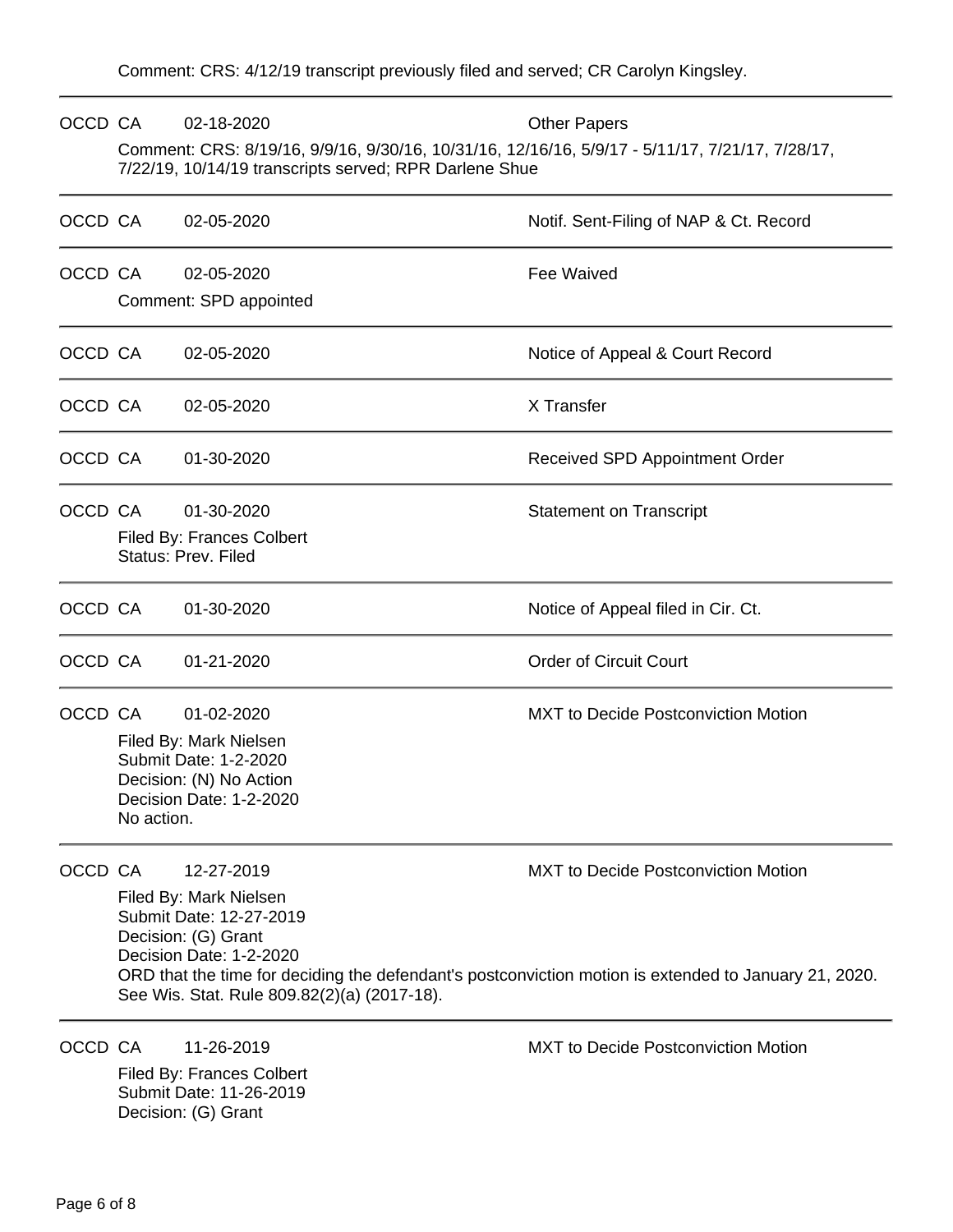### Decision Date: 12-2-2019 ORD that the time for deciding the defendant's postconviction motion is extended to December 30, 2019. See Wis. Stat. Rule 809.82(2)(a) (2017-18).

OCCD CA 10-16-2019 MXT to Decide Postconviction Motion

Filed By: Frances Colbert Submit Date: 10-16-2019 Decision: (G) Grant Decision Date: 10-18-2019 ORD that the time for deciding the defendant's postconviction motion is extended to December 2, 2019. See Wis. Stat. Rule 809.82(2)(a).

OCCD CA 09-06-2019 MXT to Decide Postconviction Motion

Filed By: Frances Colbert Submit Date: 9-6-2019 Decision: (G) Grant Decision Date: 9-10-2019 ORD that the time for deciding the defendant's postconviction motion is extended to October 29, 2019. See Wis. Stat. Rule 809.82(2)(a).

OCCD CA 05-21-2019 MXT to Decide Postconviction Motion

Filed By: Frances Colbert Submit Date: 5-21-2019 Decision: (G) Grant Decision Date: 5-23-2019 ORD that the time for deciding the defendant's postconviction motion is extended to August 30, 2019. See Wis. Stat. Rule 809.82(2)(a).

## OCCD CA 04-30-2019 MXT to Decide Postconviction Motion

Filed By: Frances Colbert Submit Date: 4-30-2019 Decision: (G) Grant Decision Date: 5-2-2019 ORD that the time for deciding the defendant's postconviction motion is extended to July 1, 2019. See Wis. Stat. Rule 809.82(2)(a) (2017-18).

## OCCD CA 02-07-2019 MXT to file NAP/PCM

Filed By: Frances Colbert Submit Date: 2-7-2019 Decision: (G) Grant Decision Date: 2-11-2019 ORD that the time for filing a notice of appeal or postconviction motion is extended to March 5, 2019. See Wis. Stat. Rule 809.82(2)(a).

OCCD CA 12-07-2018 MXT to file NAP/PCM

Filed By: Frances Colbert

Submit Date: 12-7-2018 Decision: (G) Grant Decision Date: 12-14-2018 ORD that the time for filing a notice of appeal or postconviction motion is extended to February 5, 2019. SEE WIS. STAT. RULE 809.82(2)(a) (2015-16)